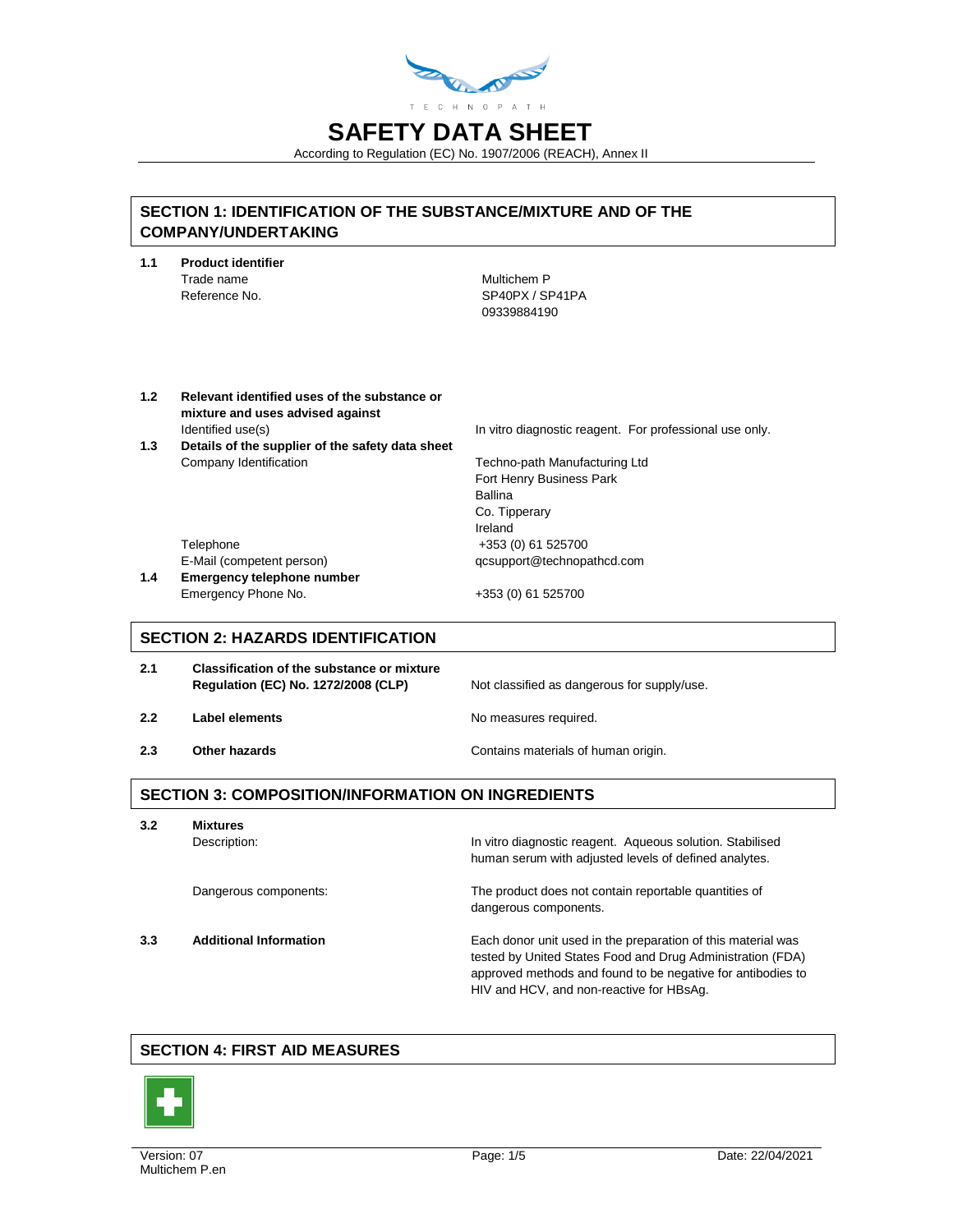

According to Regulation (EC) No. 1907/2006 (REACH), Annex II

None.

#### **4.1 Description of first aid measures**

**4.2 Most important symptoms and effects, both acute and delayed**

Inhalation **Supply fresh air; consult doctor in case of complaint.** Skin Contact Wash skin with soap and water. Remove contaminated clothing. Eye Contact Rinse cautiously with water for several minutes. Consult a doctor in case of complaint. Ingestion Wash out mouth with water. Consult a doctor in case of complaint. None.

**4.3 Indication of the immediate medical attention and special treatment needed**

## **SECTION 5: FIRE-FIGHTING MEASURES**

- **5.1 Extinguishing media**
- **5.2 Special hazards arising from the substance or mixture**
- 

Suitable Extinguishing Media CO2, powder or water spray. Fight larger fires with water spray or alcohol resistant foam. In case of fire, the following can be released: Carbon oxides (COx), nitrogen oxides (NOx). **5.3 Advice for fire-fighters ISS 6.3 Use fire-extinguishing methods suitable to surrounding** conditions. Wear full protective suit and self-contained breathing aparatus (SCBA) when extinguishing fires.

### **SECTION 6: ACCIDENTAL RELEASE MEASURES**

| 6.1        | Personal precautions, protective equipment<br>and emergency procedures                      | Isolate spillage and clean up immediately.<br>Refer to Section 8 for protective measures when handling the<br>spillage.                                                                                                                                                                                         |
|------------|---------------------------------------------------------------------------------------------|-----------------------------------------------------------------------------------------------------------------------------------------------------------------------------------------------------------------------------------------------------------------------------------------------------------------|
| 6.2<br>6.3 | <b>Environmental precautions</b><br>Methods and material for containment and<br>cleaning up | Do not allow to enter drains, sewers or watercourses.<br>Absorb with liquid-binding material (paper towelling, sand,<br>diatomite, acid binders, universal binders, sawdust). Dispose<br>of contaminated material as waste according to Section 13.<br>Swab down area with Chloros or other disinfecting agent. |
| 6.4        | Reference to other sections                                                                 | 8, 13                                                                                                                                                                                                                                                                                                           |

## **SECTION 7: HANDLING AND STORAGE**

| 7.1         | <b>Precautions for safe handling</b>                            | This product should be handled as a potentially infectious<br>material, as no known test method procedure can offer<br>complete assurance that products derived from materials of<br>human origin will not transmit infectious agents.<br>Refer to Directive 2000/54/EC for information on handling<br>biohazardous materials.<br>Avoid contact with the eyes, skin and mucous membranes.<br>Keep out of reach of children.<br>Wash hands before breaks and after work.<br>Clean work areas with hypochlorite or other disinfecting<br>agent. |                  |
|-------------|-----------------------------------------------------------------|-----------------------------------------------------------------------------------------------------------------------------------------------------------------------------------------------------------------------------------------------------------------------------------------------------------------------------------------------------------------------------------------------------------------------------------------------------------------------------------------------------------------------------------------------|------------------|
| 7.2         | Conditions for safe storage, including any<br>incompatibilities | Store frozen.                                                                                                                                                                                                                                                                                                                                                                                                                                                                                                                                 |                  |
| 7.3         | Specific end use(s)                                             | Use as per instructions for use.                                                                                                                                                                                                                                                                                                                                                                                                                                                                                                              |                  |
| Version: 07 | Multichem P.en                                                  | Page: 2/5                                                                                                                                                                                                                                                                                                                                                                                                                                                                                                                                     | Date: 22/04/2021 |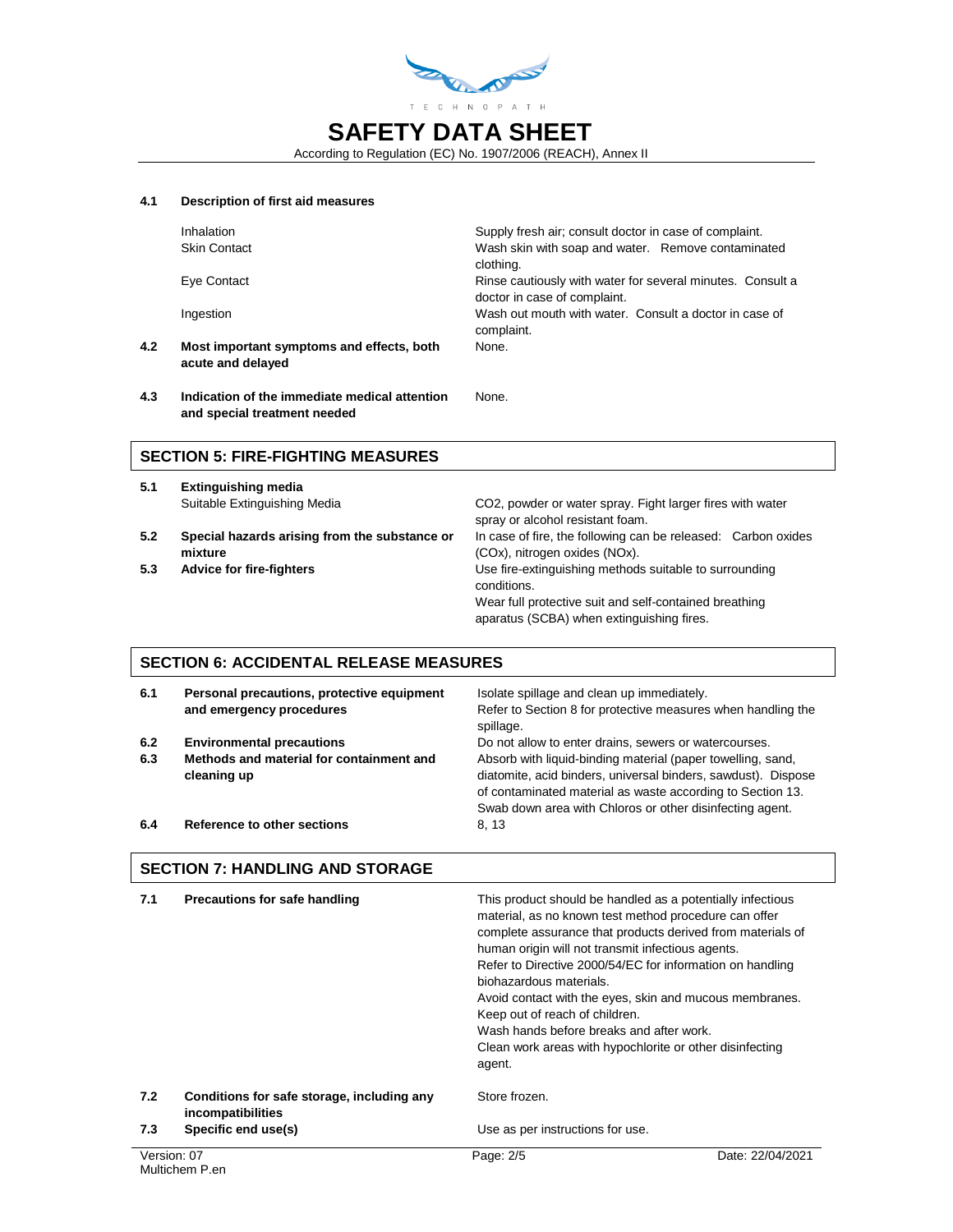

According to Regulation (EC) No. 1907/2006 (REACH), Annex II

## **SECTION 8: EXPOSURE CONTROLS/PERSONAL PROTECTION**

- **8.1 Control parameters**
- 

**8.1.1 Occupational Exposure Limits** The product does not contain any relevant quantities of materials with critical values that have to be monitored at the workplace.

- **8.2 Exposure controls**
- **8.2.1 Appropriate engineering controls** Not relevant for this material.
- **8.2.2 Personal protection equipment**

Eye/face protection **Safety glasses recommended.** (EN166).

Hand protection Disposable gloves. (EN374).



Body protection **Laboratory coat.** Respiratory protection Not normally required.

Material of gloves: Material of gloves: Latex / natural rubber, Nitrile rubber. Penetration time of glove material: Gloves resistance is not critical when the product is handled according to the instructions for use.

**8.2.3 Environmental Exposure Controls No special measures are required.** 

## **SECTION 9: PHYSICAL AND CHEMICAL PROPERTIES**

#### **9.1 Information on basic physical and chemical properties** Appearance Liquid. Colour **Amber.** Odour Light. Odour Threshold (ppm) Not determined.  $pH (Value)$  6.8 – 7.2. Melting Point (°C) / Freezing Point (°C) Similar to water, approximately 0°C. Boiling point/boiling range (°C): Similar to water, approximately 100°C. Flash Point (°C) Not applicable. Evaporation rate  $(BA = 1)$  Not determined. Flammability (solid, gas) Not applicable. Explosive limit ranges Not applicable. Vapour Pressure (mm Hg) Similar to water, approximately 23 hPa. Vapour Density (Air=1) Not determined. Density  $(g/ml)$   $\sim 1$ Solubility (Water) Completely miscible with water. Solubility (Other) Not determined. Partition Coefficient (n-Octanol/water) Not determined. Auto Ignition Temperature (°C) Not determined. Decomposition Temperature (°C) Not determined. Viscosity (mPa.s) Not determined. Explosive properties Not explosive. Oxidising properties Not oxidising **9.2 Other information Not available.**

## **SECTION 10: STABILITY AND REACTIVITY**

#### **10.1 Reactivity None known.** None known.

**10.2 Chemical stability** The product is stable in accordance with the recommended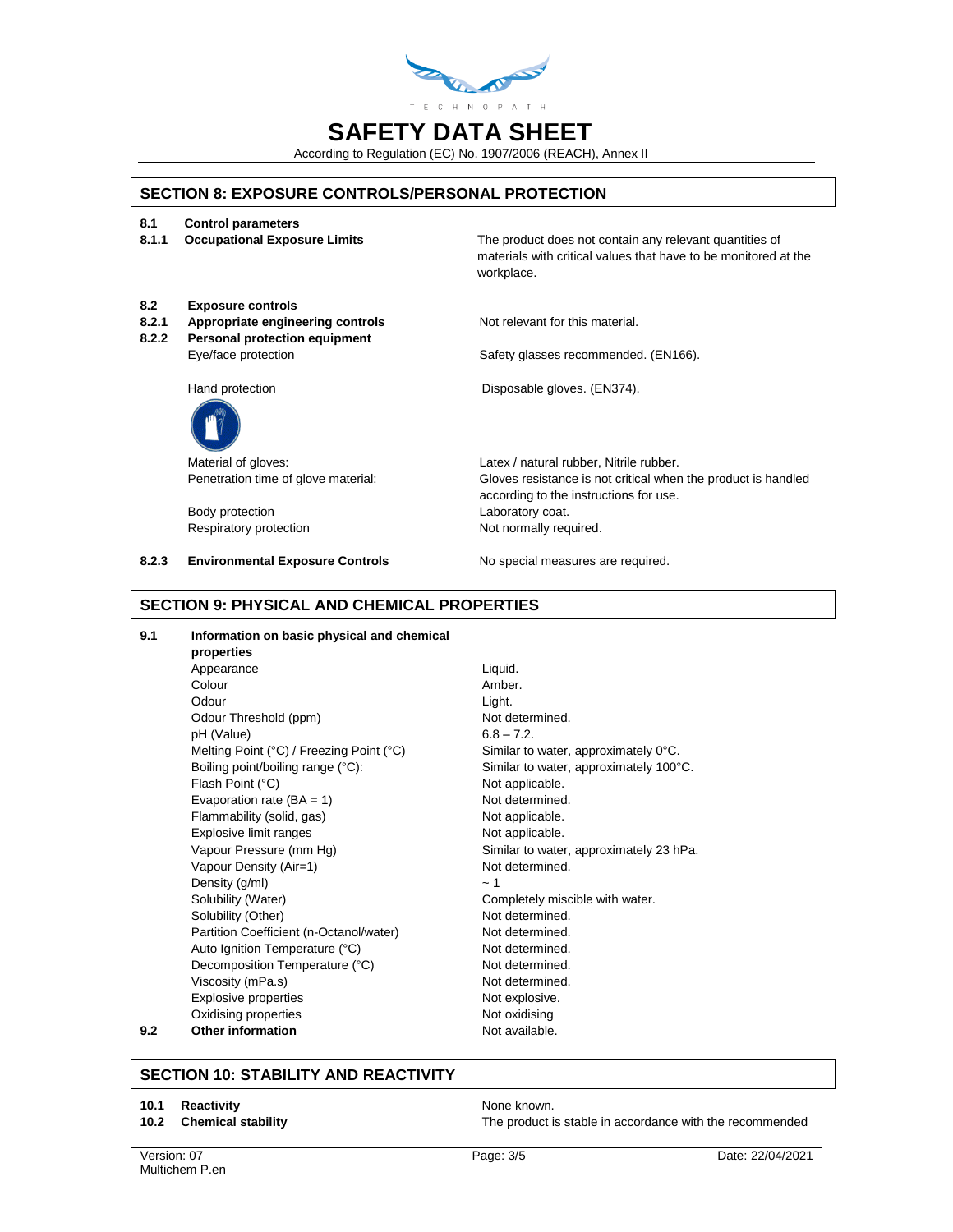

According to Regulation (EC) No. 1907/2006 (REACH), Annex II

**10.3** Possibility of hazardous reactions **Hazardous polymerisation will not occur.** 

**11.1 Information on toxicological effects**

- **10.4 Conditions to avoid None.** None.
- **10.5 Incompatible materials** None known.
- **10.6 Hazardous Decomposition Product(s)** None known.

storage conditions.

## **SECTION 11: TOXICOLOGICAL INFORMATION**

|      | 11.1.2 Mixtures                    |                                                                |
|------|------------------------------------|----------------------------------------------------------------|
|      | Acute toxicity                     | Based upon the available data, the classification criteria are |
|      |                                    | not met.                                                       |
|      | Irritation                         | Based upon the available data, the classification criteria are |
|      |                                    | not met.                                                       |
|      | Corrosivity                        | Based upon the available data, the classification criteria are |
|      |                                    | not met.                                                       |
|      | Sensitisation                      | Based upon the available data, the classification criteria are |
|      |                                    | not met.                                                       |
|      | Repeated dose toxicity             | Based upon the available data, the classification criteria are |
|      |                                    | not met.                                                       |
|      | Carcinogenicity                    | Based upon the available data, the classification criteria are |
|      |                                    | not met.                                                       |
|      | Mutagenicity                       | Based upon the available data, the classification criteria are |
|      |                                    | not met.                                                       |
|      | Toxicity for reproduction          | Based upon the available data, the classification criteria are |
|      |                                    | not met.                                                       |
|      | STOT-single exposure               | Based upon the available data, the classification criteria are |
|      |                                    | not met.                                                       |
|      | STOT-repeated exposure             | Based upon the available data, the classification criteria are |
|      |                                    | not met.                                                       |
|      | Aspiration hazard                  | Based upon the available data, the classification criteria are |
|      |                                    | not met.                                                       |
|      |                                    |                                                                |
|      | <b>Health Effects and Symptoms</b> |                                                                |
|      | <b>Skin Contact</b>                | No significant harmful effects anticipated.                    |
|      | Eye Contact                        | No significant harmful effects anticipated.                    |
|      | Ingestion                          | No significant harmful effects anticipated.                    |
|      |                                    |                                                                |
| 11.2 | <b>Other information</b>           | Not applicable.                                                |

## **SECTION 12: ECOLOGICAL INFORMATION**

- **12.2 Persistence and degradability** The product is readily biodegradable.
- **12.3 Bioaccumulative potential None anticipated.**
- 
- 12.5 **Results of PBT and vPvB assessment** Not applicable.
- **12.6 Other adverse effects** Not applicable.

The product does not contain significant quantities of ingredients that are environmentally toxic. **12.4 Mobility in soil** The product is predicted to have high mobility in soil.

## **SECTION 13: DISPOSAL CONSIDERATIONS**

**13.1 Waste treatment methods**